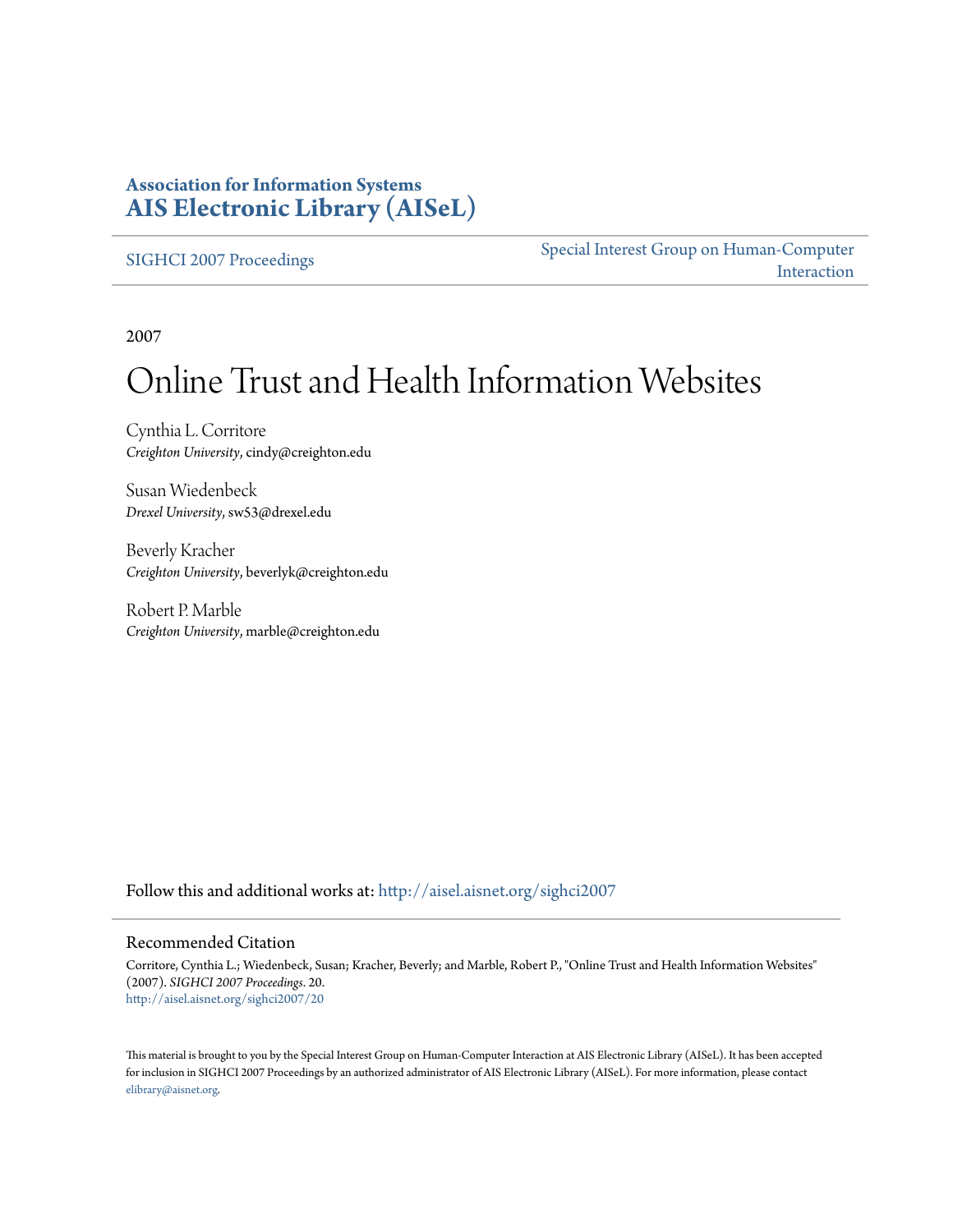## **Online Trust and Health Information Websites**

**Cynthia L. Corritore Susan Wiedenbeck** Creighton University Drexel University cindy@creighton.edu sw53@drexel.edu

#### **ABSTRACT**

This study develops and tests a model of online trust of a health care website. The model showed a statistically strong fit to the data  $(N=176)$ . Trust was significantly explained by perceptions of credibility, ease of use, and risk. Perceived ease of use was a direct predictor of trust and an indirect predictor through credibility. Credibility was both a direct predictor of trust and an indirect predictor through risk.

#### **Keywords**

Trust, health care websites, risk, credibility, PEOU.

#### **INTRODUCTION**

One of the most important elements of health care success is trust between the health care provider and those seeking health care. But what happens to trust when health information goes online? The use of the Internet for obtaining health information has grown to 80 percent, or about 113 million, in 2006 (Madden & Fox, 2006). Millions each day consult the Internet for health wellness information, such as descriptions of healthy diets and exercise (Madden & Fox, 2006). As the Internet increasingly supplements, or even supplants, health care providers as primary sources of well health information for users, an open question is whether users will accept the information they read on health websites. It seems clear that, in order for online health information to be effective, users must have trust in informational health websites. Yet little empirical research has been done to date on this trust. We seek to identify factors that affect users' trust in well health information websites, as well as a way to measure these factors. Knowledge gained from this study may ultimately be used to build health information websites that facilitate user trust, so that online well health websites will be an effective tool in promoting user health.

This study examines online trust and three antecedents to trust in the context of health wellness information websites for well young adults. The purpose of the study is to 1) develop better measures for predicting and explaining online trust of well health websites, and 2) evaluate a model of online trust in the context of a well health information website.

#### **LITERATURE REVIEW**

The importance of trust between patients and health care providers in traditional settings has long been associated **Beverly Kracher Robert P. Marble** Creighton University Creighton University beverlyk@creighton.edu marble@creighton.edu

with successful outcomes, improved patient satisfaction, and increased patient participation, or empowerment, in their own health care. However, due to the limited research about the nature of trust of health information websites, research findings from non-healthcare websites were also examined.

Researchers have posited a relationship between ease of use and online trust (Corritore et. al., 2003) of non-health websites. Associations between increased online trust and ease of searching, ease of transacting, and ease of navigating have been identified (McKnight et. al., 2002). Thus, it appears that ease of use may affect the trust of end users for a health information website.

While there is little research on the impact of credibility on trust of health information websites, credibility has been identified as important in online trust in general (Fogg et. al., 2001; Corritore et. al., 2003). Users' credibility assessments of health related websites seems to be focused on the nature and quality of the information (Stanford et. al., 2002). End-user perception of credibility also appears to be created through simultaneous evaluation of multiple sub-factors including expertise (Fogg & Tseng, 1999), honesty (Fogg et al., 2001), reputation (Kim, Xu, & Koh, 2004), and predictability (Barney & Hansen, 1994). Sillence, et. al. (2004) found that once a website was chosen by a patient for further investigation, they switched from superficial elements of the website to a focus on expertise and honesty, looking for in-depth knowledge on a wide variety of relevant topics and clear, unbiased information. Likewise, other researchers have identified the importance of conveying expertise, providing comprehensive information, and projecting honesty and shared values between a website and a user as positive cues for trustworthiness (Fogg et. al., 2001).

Others have found reputation to be a key factor in the determination of the quality of health information websites by health care professionals and patients (Stanford, et. al., 2002). Stanford et. al. also noted that expert health information seekers focused on reputation, information source, and company motive when establishing credibility. The role of reputation has also been noted by online trust researchers examining nonhealth information websites (Einwiller, 2003; McKnight et. al., 2002; Kim et. al., 2004). For example, Kim et. al. found that reputation significantly impacted early and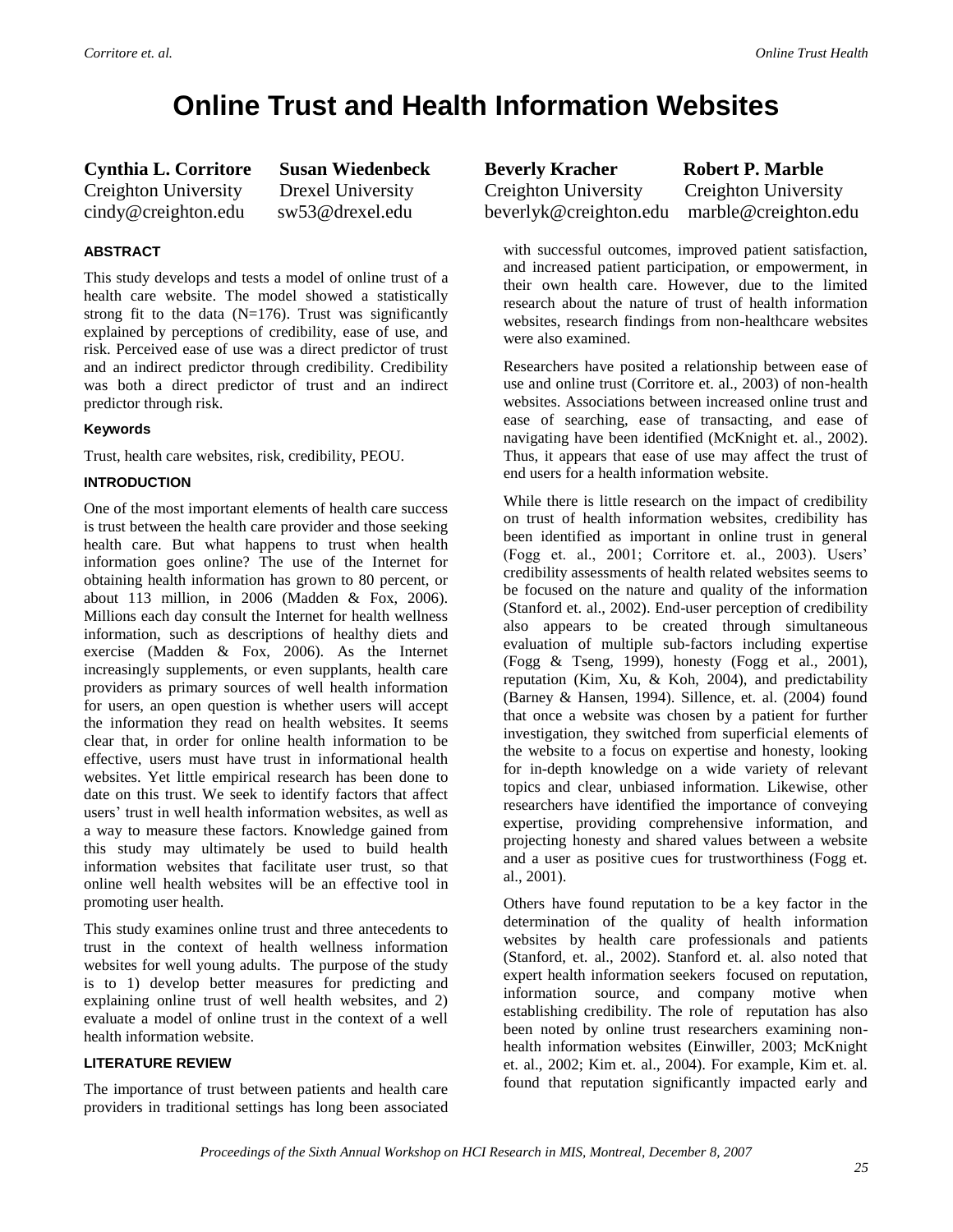ongoing trust of consumers for online vendors, and explained 52 percent of the variance measured.

The role of predictability is less clear-cut. Early trust researchers found predictability (ie. a trustor's expectation that an object of trust will act consistently based on past experience) to be a consistent factor affecting trust (Barney & Hansen, 1994). Consequently, predictability as a dimension of online trust has been discussed in contemporary research (McKnight et. al., 2002), although most online trust researchers have not measured it in their studies.

Risk has also been shown to have a strong relationship with trust by offline trust researchers (Luhmann, 1988), who maintains that there is no need for trust if there is no risk in a given situation. While there has been limited examination of the role of risk in online trust, a relationship between online trust and risk has been identified for transactional websites (Jarvenpaa et. al., 2000) McKnight et. al. (2002) identified "perceived web risk" as indirectly impacting user trust of a website, and found that a perception of high risk (of the general Internet environment) did reduce trust in a particular online vendor with relation to behavioral intent to transact with the vendor. Likewise, Einwiller (2003) studied risk as an antecedent to trust in online shopping and found that assessment of vendor risk most strongly impacted the development of a trusting intention [to act].



**Figure 1. Proposed Model of Online Trust** 

We identified three perceived factors that may impact trust: credibility, ease of use and risk (see Figure 1). Credibility and ease of use are expected to positively affect trust, while risk is expected to have a reverse effect on trust. We view credibility as a multi-dimensional concept with four components: honesty, expertise, reputation, and predictability. Finally, we anticipate that ease of use will positively affect credibility, although this relationship has not been experimentally shown in the literature. However, we included the relationship because it could have strong implications for website design and is reasonable to think that a user who finds a website easy to use will tend to have a more positive perception of that website and its credibility. Similarly, we propose a relationship between ease of use and risk. That is, if a website is hard to use, a user may perceive it as risky.

Again, there is no research specifically examining this relationship, but is interesting to study as it would have implications for website design. We also hypothesize an inverse relationship between credibility and risk. That is, a website perceived as credible would be perceived as low risk. This relationship has also not been reported in the online trust literature, but is reasonable to propose and study.

#### **METHODOLOGY**

The participants were 176 well young adults, who were undergraduate and graduate students at a medium-sized university in the United States. The participants were regular computer users. The website chosen for use in the study was WebMD [\(http://www.webmd.com\)](http://www.webmd.com/), because it is a well-known health information site, provides access to health wellness information (one of its four goals), was the only website specifically named as a primary source of online health information by users (Madden & Fox, 2006). The research instrument was a 34-item Likert-scale developed to measure online trust of websites. Twentyeight of the items were adapted from existing validated research tools with superficial adjustments and six items were new. The instrument was originally field tested and refined and later tested again and further refined to evaluate reliability and validity. The resulting set of items was streamlined to 4-5 items per concept, in order to keep the number of items per construct consistent with the tool used to measure Perceived Ease of Use (Davis et. al., 1989). The study was carried out in five large group, 40 minute sessions, in which each participant worked independently using the research materials which were embedded in a website. After providing demographic data, participants carried out three tasks on WebMD, one at a time. The tasks were designed to provide them with similar experiences and exposure to the WebMD website. No data were collected during the tasks since they were used strictly as an exercise to help participants focus and interact with the WebMD website. After interacting with the WebMD website through the tasks, participants filled out the 34-item instrument.

#### **INSTRUMENT VALIDATION**

Following usual validation procedures, a principal component factor analysis (PCA) was carried out first, followed by a confirmatory factor analysis (CFA). A PCA was conducted to determine the degree to which the factors predicted in our model (Figure 1) are actually represented in the data and to what extent the items loaded on the factors that we intended. Six factors emerged from the factor analysis, with all 34 items loading strongly (above 0.5) on at least one factor. Cronbach's reliability statistics showed that all had high internal consistency, with reliabilities ranging from 0.796 to 0.964. It is noteworthy that the expertise items all loaded with the honesty construct, indicating that our participants did not perceive a distinction between the two concepts. Also, two reputation items, in addition to loading strongly with other reputation items, also loaded

*Proceedings of the Sixth Annual Workshop on HCI Research in MIS, Montreal, December 8, 2007*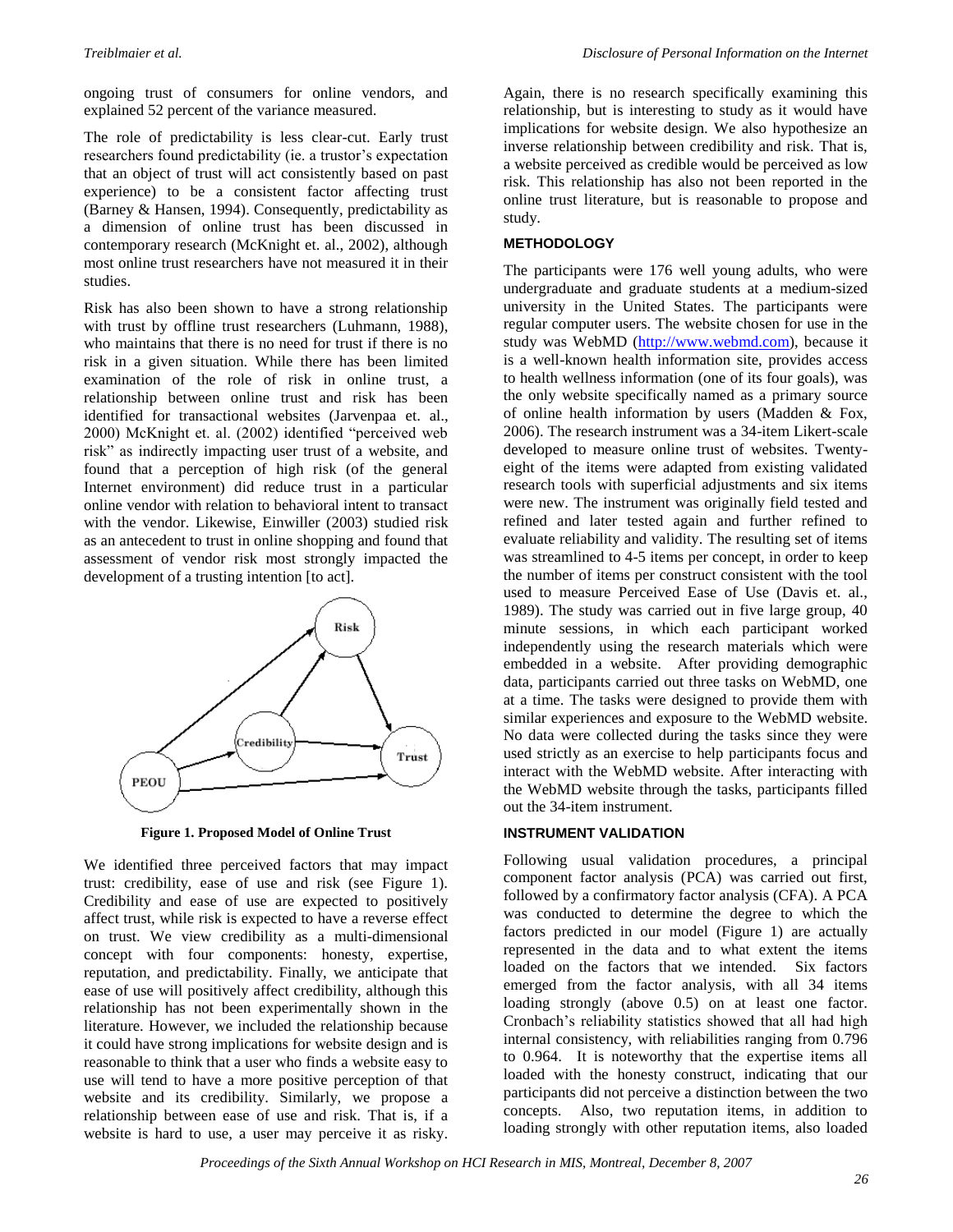with the honesty grouping, suggesting a cross-correlation. One predictability item cross-loaded on two factors, showing a stronger factor loading with perceived ease of use (PEOU) items than predictability items. Similarly, two trust items loaded more strongly on the honesty subfactor than the trust construct. In sum, the strong factor loadings of all 34 items show the efficacy of these items in representing the concepts under study here. In terms of discriminant validity, the results showed that there were six distinct factors, which included three credibility subfactors.

CFA was then used to measure the unidimensionality of the model factors, or degree to which the model's items loaded *only* on their principle factors without exhibiting cross-correlational patterns with other factors. Following a standard approach to CFA, our postulated model, consisting of the four sub-factors of credibility, ease of use, risk and trust, was evaluated using AMOS 5.0 (see Table 1). The item groupings for the model's four factors were determined using the results of the PCA. The fourfactor model resulting from the CFA contained 15 items, subsumed under the factors of credibility, PEOU, risk, and trust. The credibility factor consisted of five items, all related to honesty and expertise. Predictability and reputation items, hypothesized as sub-factors of credibility, were eliminated by the CFA. As a result, the PEOU factor included all four of the original ease of use items, the risk factor consisted of four items, and the trust factor consisted of two items. The factor loadings ranged from 0.663 to 0.958; the reliability of the factors ranged from 0.889 to 0.964. Note that for the chi-squared measure a non-significant result represents a desired adequate fit. In our case, the chi-squared value shows significance, which is undesirable, but it is well known that this often occurs if the sample has fewer than 200 participants (Segars, 1997). In this case, the statistic of chi-squared divided by degrees of freedom was used to assess our model fit. The result was 1.35, well below the critical threshold of three. The other model fit measures (GFI, AGFI, CFI, NFI, and RMR) were also well within their recommended values. The result of the CFA is a more consistent and parsimonious instrument. It appears that the resulting 15-item instrument represents a good measurement model for the four main concepts of interest in this study: credibility, PEOU, risk, and trust.

#### **Discussion of Validation**

While the instrument administered to our sample of participants after their use of the WebMd site had high reliability, some of the factor loadings in the PCA exhibited cross-loadings, which pointed to a lack of unidimensionality in the items. However, the most interesting outcomes in the PCA were those related to honesty and expertise. The four items designed to measure expertise all loaded with the honesty sub-factor. The expertise items were meant to draw out beliefs about the competency reflected in the content of the health care information on the site; the items used words such as "knowledge," "competency," "expertise," and "qualified." However, the participants appeared to consider them equivalent to the honesty items which focused on integrity, truthfulness, believability, and dependability of information. In hindsight, we conclude that participants viewed content expertise, or the lack thereof, as an issue of honesty. That is, if the website content does not display expert knowledge in the critical area of health care information, then it is, in effect, not just lacking expertise but also honesty and truthfulness.

| Model fit measure                     |             |
|---------------------------------------|-------------|
|                                       | Values      |
|                                       | $(p=0.018,$ |
|                                       | $df=84$     |
| Chi-Square                            | 113.344     |
| Chi-Square/df                         | 1.350       |
| Goodness of Fit Index (GFI)           | 0.924       |
| Adjusted Goodness of Fit Index (AGFI) | 0.891       |
| Comparative Fit Index (CFI)           | 0.987       |
| Normed Fit Index (NFI)                | 0.953       |
| Root Mean Square Residual (RMR)       | 0.032       |

#### **Table 1: Confirmatory Factor Analysis Four Factors Model**

It is notable in the credibility results that the items that remained consisted of honesty and expertise items, confirming that participants viewed these concepts as one. The predictability sub-factor fell out first in the CFA; we speculate that predictability may be a lower priority for participants compared to other credibility sub-factors, and indeed may have been seen in some cases as an issue of ease of use, e.g., item 15. The reputation items also were eliminated in the CFA. Reputation might not have contributed to the credibility factor for two reasons. First, the participants might not have known the reputation of the WebMD website. Second, the participants were well educated and highly experienced web users, who might have felt competent to evaluate a website without resorting to reputation.

The discussion above suggests that the participants evaluated WebMD's credibility essentially from the viewpoint of its honesty and expertise and that they did not distinguish the two. It may be the case that the subfactors we included vary in importance in different domains or in the confidence of individuals to evaluate a website using their own criteria. That is, the individual may feel capable of evaluating information or a product, given honest, expert information about it, even if the provider's reputation is not previously known to the individual. This may be particularly true for a general health information website such as WebMD in contrast with a transactional website that involves products and market branding.

#### **ONLINE TRUST MODEL RESULTS**

The model was evaluated using SEM (see Table 2). All of the hypothesized paths were significant below the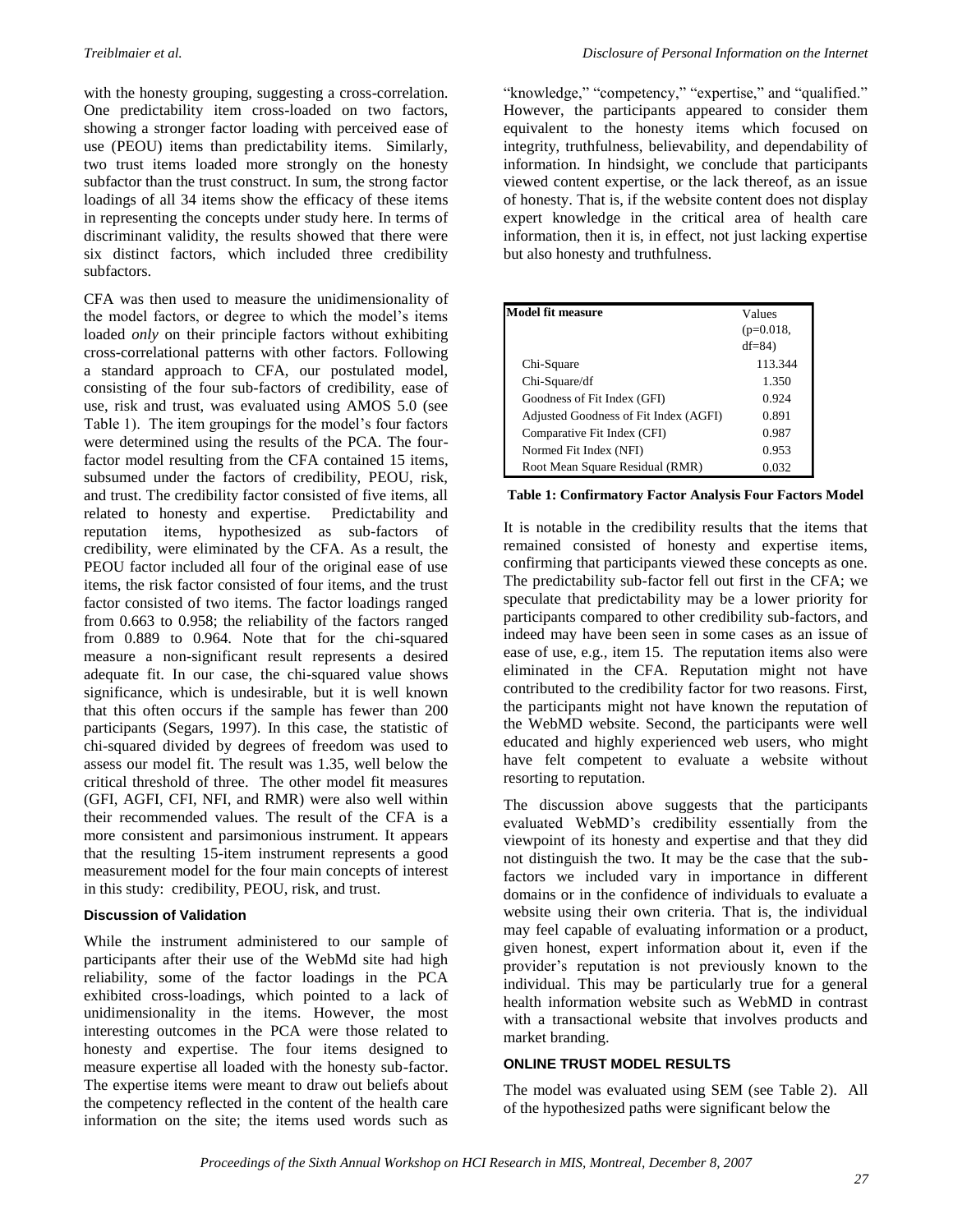|                                                   | Critical           |      |
|---------------------------------------------------|--------------------|------|
| Path                                              | ratio (z)          | p    |
| $PEOU \rightarrow Credibility$<br>$(R^2 = 0.133)$ | 4.73               | 0.00 |
| $(R^2 = 0.241)$<br>Credibility $\rightarrow$ Risk | $-5.82$            | 0.00 |
| $PEOU \rightarrow Risk$                           | $-0.58$            | 0.56 |
| $PEOU \rightarrow Trust$                          | 5.59               | 0.00 |
| $R^2 = 0.734$<br>Credibility $\rightarrow$ Trust  | 8.73               | 0.00 |
| $Risk \rightarrow Trust$                          | -4.31              | 0.00 |
|                                                   |                    |      |
| <b>Model fit measure</b>                          | Values             |      |
|                                                   | $(p=0.018, df=84)$ |      |
| Chi-Square                                        | 113.344            |      |
| Chi-Square/df                                     | 1.349              |      |
| Goodness of Fit Index (GFI)                       | 0.924              |      |
| Ad. Goodness of Fit Index (AGFI)                  | 0.891              |      |
| Comparative Fit Index (CFI)                       | 0.987              |      |
| Normed Fit Index (NFI)                            | 0.953              |      |
| Root Mean Square Residual (RMR)                   | 0.032              |      |

#### **Table 2: Results of Path Analysis for the Online Trust Model**

0.001 level, except for the path from PEOU to risk which was non-significant ( $p < 563$ ). The R<sup>2</sup> value of the trust is a high 0.73, indicating that PEOU, credibility, and risk explained 73% of its variance. The fit statistics indicate a very good fit to the data. Using chi-squared again for fit, the result is well below the critical threshold of three. In addition, all the other model fit measures (GFI, AGFI, CFI, NFI, RMR) are within recommended values. Given the non-significant path from PEOU to risk, we dropped that path from the model and re-ran the analyses. The fit statistics for the final model were essentially identical to Table 2 (see Figure 2), with the results remain highly congruent when the path from PEOU to risk is removed.

#### **Discussion of the Analysis of the Online Trust Model**

The analysis of the WebMD data confirmed all of the predictive relationships of PEOU to risk. Credibility had a significant positive relationship to trust and a significant negative relationship to risk. Risk had a significant negative relationship to trust. Low credibility increases the user's perception of the level of risk of the website, while inversely high credibility is associated with low perceptions of risk. According to our results, if the user finds the honesty and expertise of the website to be positive, that supports the website's credibility, reduces the perception of risk, and ultimately increases the user's trust in the site. Credibility is important in a website such as WebMD, whose product is largely information meant to support users' health care decisions. Without credibility, there is little to be gained from such a health care website. In the worst case, a health care informational website that provides reliable, expert information, but nevertheless is perceived as lacking credibility, could cause actual harm to users by their failing to act on information provided by the website. This suggests that informational health care websites need to



**Figure 2. Path Analysis of the Final Online Trust Model of Health Information Websites (\*p < .001).**

pay careful attention to their credibility cues. Such cues on the WebMD site include the awards page, which lists numerous honors and recognitions of WebMD from the press and health care organizations and societies, as well as biographies and photos of the senior medical staff and medical writers, as well as an independent medical review board page, which states that its role is "to ensure that WebMD meets high standards." These cues are meant to strengthen the users' awareness of the website's expertise and so credibility.

We expected that PEOU would directly affect trust, credibility, and risk, as well as affecting trust indirectly through the mediation of credibility and risk. PEOU did indeed have a significant positive direct relationship to trust, indicating that users consider ease of use an important consideration in deciding whether to trust a health care website. As predicted, PEOU also had a significant positive relationship with credibility, confirming that users' perceptions of the usability of the website affect their judgments of credibility. It is important to realize that users' perceptions of the credibility of the website are augmented by cues about its ease of use. A poorly organized, difficult to use website may be perceived as a sign that the credibility of the website's information is poor.

Supporting the importance of perceived ease of use on users' perception of credibility, Sillence et al. (2004) report that users of health care websites make initial decisions about whether to use a website based largely on usability factors such as ease of use. Then patients made a second stage decision based on the actual informational contents of the site, i.e., the credibility of the site. This is consistent with our findings in which PEOU's effect on trust is mediated by credibility. Although Sillence et al. observed the stages of initial use and acceptance over a period of weeks, our results from one-time use of WebMD suggest that the stages of initial use and user acceptance of a website can occur rapidly during a single session on a website, if the user carries out meaningful tasks.